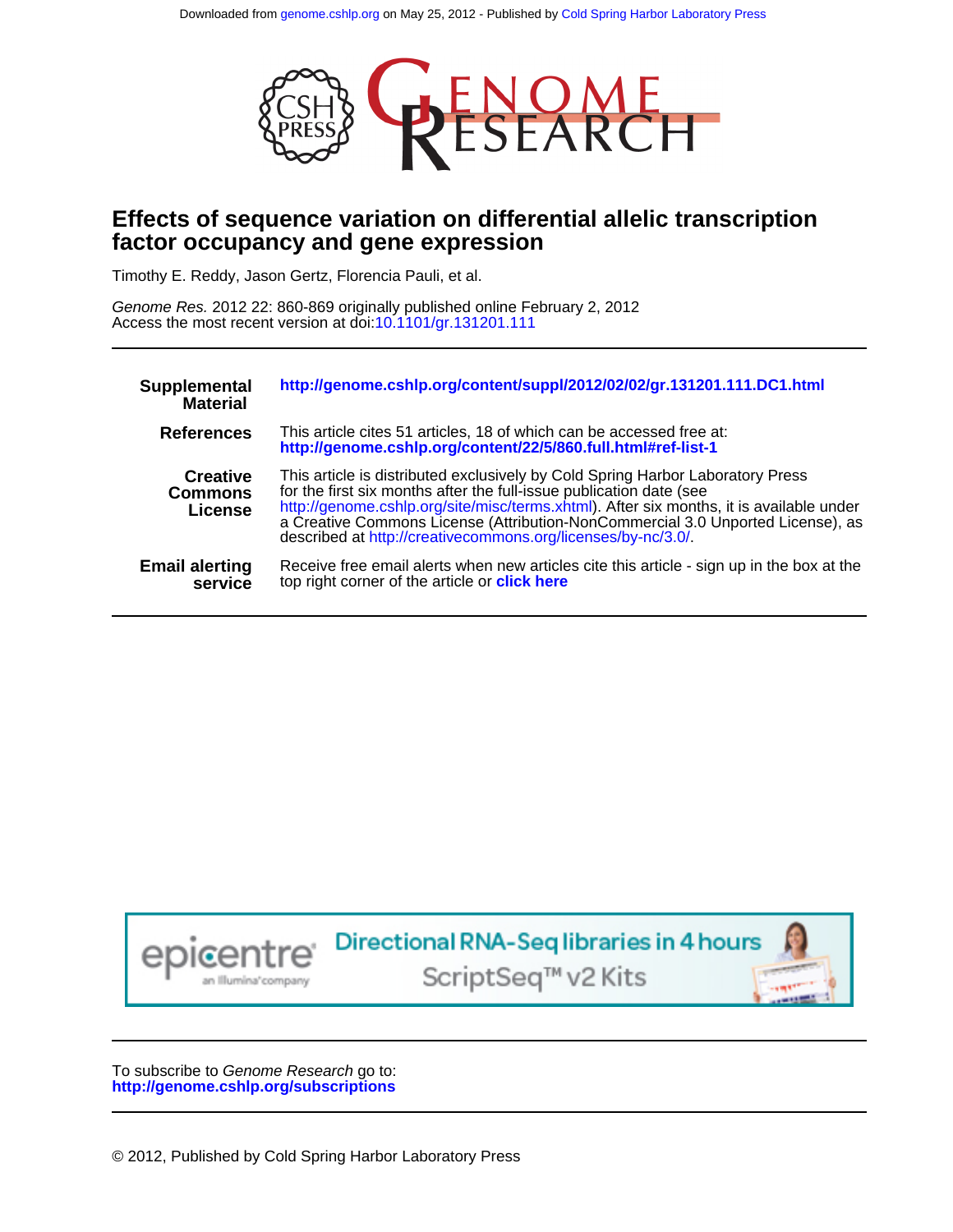# Research

# Effects of sequence variation on differential allelic transcription factor occupancy and gene expression

Timothy E. Reddy,  $1,2$  Jason Gertz, <sup>1</sup> Florencia Pauli, <sup>1</sup> Katerina S. Kucera, <sup>2</sup> Katherine E. Varley,<sup>1</sup> Kimberly M. Newberry,<sup>1</sup> Georgi K. Marinov,<sup>3</sup> Ali Mortazavi,<sup>3,4</sup> Brian A. Williams,<sup>3</sup> Lingyun Song,<sup>2</sup> Gregory E. Crawford,<sup>2</sup> Barbara Wold,<sup>3</sup> Huntington F. Willard,<sup>2</sup> and Richard M. Myers<sup>1,5</sup>

 $^1$ HudsonAlpha Institute for Biotechnology, Huntsville, Alabama 35806, USA;  $^2$ Duke Institute for Genome Sciences & Policy, Duke University, Durham, North Carolina 27708, USA; <sup>3</sup>Department of Biology, California Institute of Technology, Pasadena, California 91125, USA

A complex interplay between transcription factors (TFs) and the genome regulates transcription. However, connecting variation in genome sequence with variation in TF binding and gene expression is challenging due to environmental differences between individuals and cell types. To address this problem, we measured genome-wide differential allelic occupancy of 24 TFs and EP300 in a human lymphoblastoid cell line GM12878. Overall, 5% of human TF binding sites have an allelic imbalance in occupancy. At many sites, TFs clustered in TF-binding hubs on the same homolog in especially open chromatin. While genetic variation in core TF binding motifs generally resulted in large allelic differences in TF occupancy, most allelic differences in occupancy were subtle and associated with disruption of weak or noncanonical motifs. We also measured genome-wide differential allelic expression of genes with and without heterozygous exonic variants in the same cells. We found that genes with differential allelic expression were overall less expressed both in GM12878 cells and in unrelated human cell lines. Comparing TF occupancy with expression, we found strong association between allelic occupancy and expression within 100 bp of transcription start sites (TSSs), and weak association up to 100 kb from TSSs. Sites of differential allelic occupancy were significantly enriched for variants associated with disease, particularly autoimmune disease, suggesting that allelic differences in TF occupancy give functional insights into intergenic variants associated with disease. Our results have the potential to increase the power and interpretability of association studies by targeting functional intergenic variants in addition to protein coding sequences.

[Supplemental material is available for this article.]

Variation in protein coding sequence is interpretable, owing to our knowledge of gene models and the triplet code. Recent studies that utilize exome sequencing take advantage of this knowledge to predict loss-of-function and nonsense mutations (Meyerson et al. 2010; Teer and Mullikin 2010). However, predicting the effects of DNA sequence variation in the large noncoding parts of the genome remains a largely unsolved problem. While transcription factors (TFs) preferentially bind DNA at definable sequence motifs, the motifs are often degenerate and are rarely predictive of binding (Tompa et al. 2005). Recent advances in DNA sequencing technologies allow genome-wide empirical measures of TF occupancy (i.e., chromatin immunoprecipitation followed by sequencing, or ChIP-seq; Johnson et al. 2007; Robertson et al. 2007), revealing that differences in TF occupancy between individuals are common (Kasowski et al. 2010; McDaniell et al. 2010). Furthermore, combining ChIP-seq with personal human genome sequencing has identified instances in which a TF preferentially binds one allele over the other in the same cell type (McDaniell et al. 2010), which we call differential allelic occupancy. Because differential allelic

#### <sup>4</sup>Present address: Developmental & Cell Biology, University of California, Irvine CA 92697, USA.

#### 5 Corresponding author. E-mail [rmyers@hudsonalpha.org.](mailto:rmyers@hudsonalpha.org)

Article published online before print. Article, supplemental material, and publication date are at http://www.genome.org/cgi/doi/10.1101/gr.131201.111.

occupancy compares TF binding between alleles in the same nucleus, it is controlled for environmental differences between individuals and cell types and therefore provides a more direct connection between genome sequence and regulatory function than do population-based studies.

To understand the functional consequences of allelic differences in TF occupancy, it is important to measure allelic differences in expression in the same cells. Numerous approaches have been developed to measure differential allelic expression in select genes (e.g., Yan et al. 2002; Gimelbrant et al. 2007; Serre et al. 2008; Main et al. 2009; Zhang and Borevitz 2009; Zhang et al. 2009), with current estimates that 10% of human genes have allele-specific expression (Gimelbrant et al. 2007; Zhang et al. 2009). Highthroughput sequencing can identify allelic imbalances in expression when complete genome sequences for both the parents are available, for example in F1 fly hybrids (McManus et al. 2010). When a complete genome sequence is available for a trio of related humans, RNA-seq (Mortazavi et al. 2008) can be used to measure genome-wide allelic imbalances in human gene expression (Degner et al. 2009; Pickrell et al. 2010). However, measurement of differential allelic expression with RNA-seq is limited to genes with heterozygous exonic sequences, which represents less than half of human transcripts.

In this work, we sought to better understand the functional consequences of genomic variation, both on TF occupancy and on gene expression. To do so, we first characterized differential allelic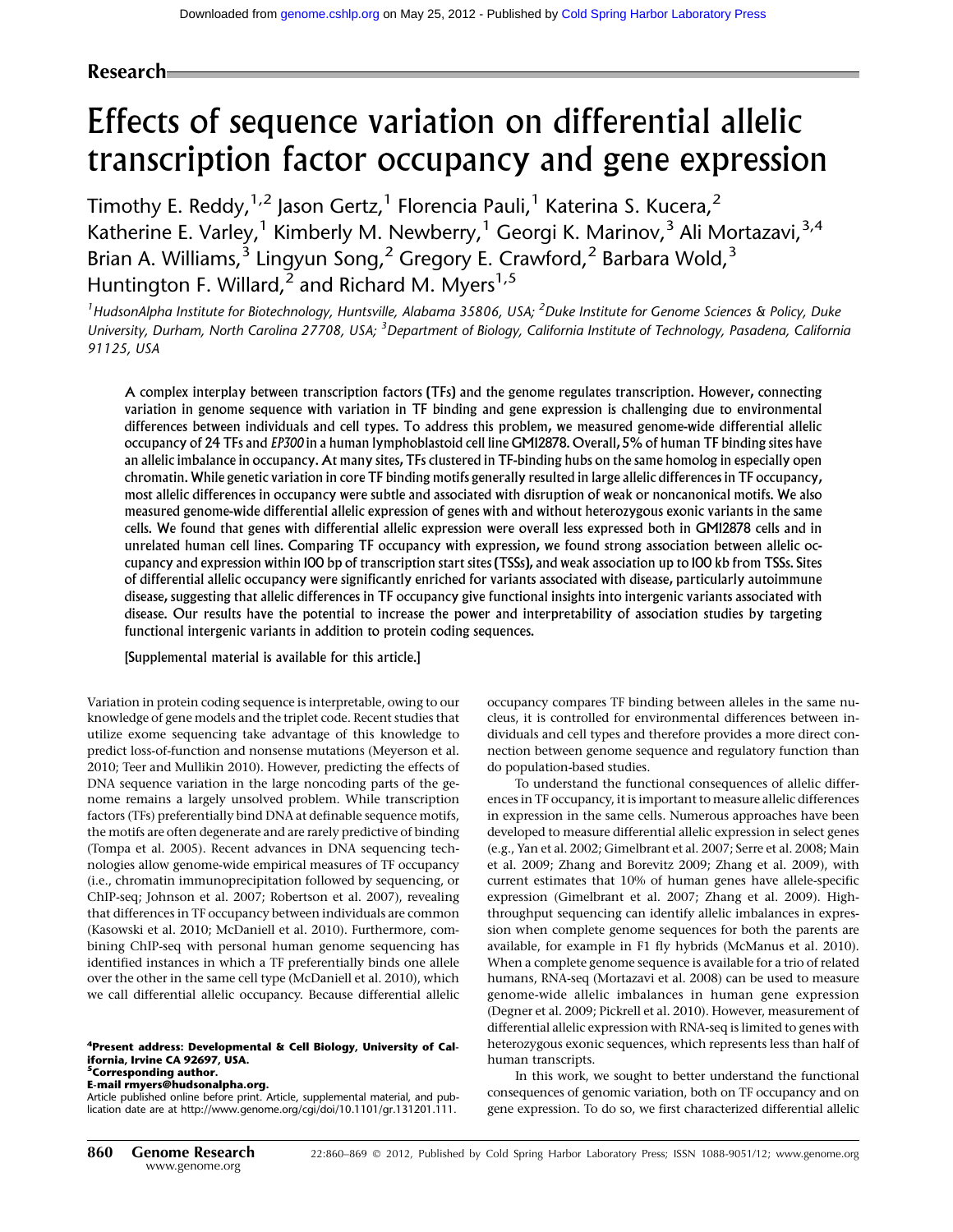occupancy for 24 TFs and the cofactor EP300, as well as heritability of TF occupancy for a subset of those factors. In addition, we measured differential allelic expression using both RNA-seq as well as ChIP-seq of RNA polymerase II (RNA Pol2). The latter enabled prediction of differential allelic expression of genes with homozygous exons but heterozygous introns (Knight et al. 2003), revealing many additional otherwise undetectable instances of differential allelic expression. Together, the results provide many insights into how genome sequence impacts TF occupancy, and the extent to which that occupancy impacts downstream gene expression. The results may also have the potential to improve our understanding of disease, as we found numerous intergenic variants associated with autoimmune diseases to also be differentially bound by TFs. Ultimately, targeting intergenic regions shown to have functional consequence may improve future microarray- and sequencing-based association studies by increasing coverage with only a modest effect on statistical power.

# Results

# Transcription factors often cluster together on the same alleles in regions of open chromatin

To survey the allelic cis-regulatory landscape, we performed ChIP-seq on 24 sequence-specific human TFs and the transcriptional co-activator EP300 in a lymphoblastoid cell line (LCL), GM12878, generated by EBV immortalization of cells from a female (Supplemental

Table 1). Whole genome sequencing has been performed on this cell line and on LCLs derived from both of her parents (The 1000 Genomes Project Consortium 2010), and we aligned sequence reads to both the maternal and paternal versions of the genome (see Methods; Figure 1A). We identified 157,586 high-confidence TF occupied regions, of which 20,013 (13%) overlap at least one heterozygous single nucleotide polymorphism (SNP). We found 1094 (5.5%) of heterozygous sites with a significant difference in occupancy between parental chromosomes for at least one TF (false discovery rate, or FDR, <5%) (Supplemental Table 2). When a single binding site covered multiple variants, we observed a consistent allelic imbalance across all variants in the binding site (Supplemental Fig. 1). Differential allelic occupancy was also reproducible between biological replicates (Supplemental Fig. 2), evenly distributed across autosomes (Supplemental Fig. 3), and not substantially biased in favor of the reference allele (Supplemental Table 3). On the X chromosome, TFs predominantly bound the maternal homolog (Supplemental Fig. 4), consistent with reports of a strong bias toward paternal X inactivation in the GM12878 cell line (McDaniell et al. 2010).

We found evidence that TFs commonly interact with each other on the genome, especially at regions with differential allelic



Figure 1. (A) Diagram of method used to measure differential allelic TF occupancy. First, chromatin was formaldehyde-fixed and sonicated. Cross-linked TF-binding complexes were then immunoprecipitated with an antibody specific for the TF of interest. The co-precipitated DNA was recovered and subjected to high-throughput single-end sequencing. Reads were aligned to maternal and paternal versions of the GM12878 genome according to data from the 1000 Genomes Project (The 1000 Genomes Project Consortium 2010). For each binding site, differential allelic occupancy was called when reads aligned to a single allele significantly more often than would be expected by random.  $(B)$ Spearman correlation of allelic imbalance at sites of TF co-occupancy throughout the genome. The color of the boxes indicates the correlation coefficient, with white indicating nonsignificant correlation ( $P >$ 0.05). The tree shows complete linkage hierarchical clustering. (C ) We classified heterozygous variants by the number of TFs binding at that variant. Shown is the cumulative distribution of DNase I hypersensitivity signal at all occupied heterozygous variants in each class, as indicated in the legend. (D) For each class of heterozygous variants (as defined in C ), the fractions of variants with phastCons score >0.5. Asterisks ([\*\*]  $P < 0.01$ ; [\*]  $P < 0.05$ ) indicate statistical significance compared to the uniquely bound variants as described in Methods.

occupancy. Overall, 30% of autosomal TF binding sites with significant differential allelic occupancy overlapped another such site (Supplemental Table 4), and the overlaps appeared to follow a power-law distribution (Supplemental Fig. 5). In comparison, we found on average 15% of binding sites overlapping one another among an equal number of sites for which we did not detect significant differential allelic occupancy. The greater overlap in sites of differential allelic occupancy was unlikely to occur by random  $(P = 8 \times 10^{-6})$  according to permutation tests that take into account potential biases resulting from antibody-specific variation in ChIP-seq signal strength and the average size of binding sites between different factors and between binding sites with and without differential allelic occupancy (see Supplemental Methods). When multiple TFs bound the same heterozygous SNP, they frequently resided on the same allele, as indicated by positive correlations between allelic occupancy at co-bound SNPs (Fig. 1B; Supplemental Figs. 6, 7). On the contrary, in no case did we observe pairs of TFs that regularly bound the same position on alternate autosomes. In some cases, the factors may bind together in heteromeric complexes. For example, occupancy of the transcriptional co-activator EP300 correlated with that of many TFs. However, overall, we did not find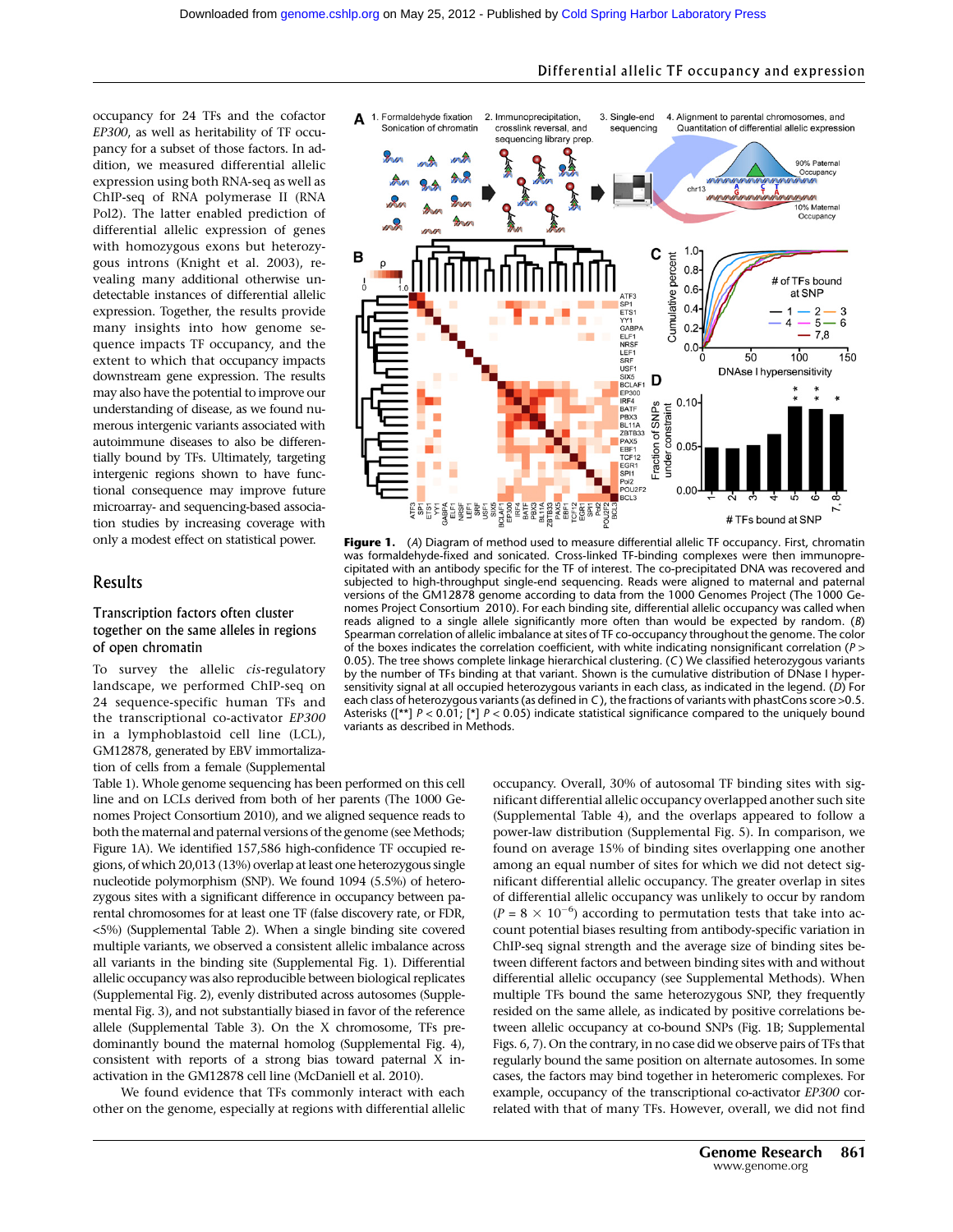evidence of known protein–protein interactions supporting our observed correlated occupancy (Persico et al. 2005). Instead, the TF hubs may either include novel TF–TF associations or may be a more general feature of the genomic landscape (MacArthur et al. 2009). Chromatin state may also play a role either in increasing TF occupancy at variants bound by multiple TFs, or in maintaining a state established by pioneer factors. In support of this hypothesis, the DNA near TF hubs had increased sensitivity to DNase I when compared with regions bound by a single factor (Fig. 1C). The result indicates either that these regions of open chromatin were more accessible to TFs before binding, or that the recruitment of many TFs to these regions resulted in more extensive and stable chromatin remodeling. The co-occupied variants may also have particular functional significance, as they were more likely to be evolutionarily conserved than variants bound by a single factor (Fig. 1D). Together, the results reveal the existence of hubs of coordinated differential allelic gene regulation involving multiple TFs throughout the human genome.

# Most differential allelic occupancy results from variation outside the DNA binding motif

To better understand the mechanisms underlying differential allelic occupancy, we investigated the genetic contributions to allelic occupancy. Kasowski and colleagues previously found that variation of NFKB binding between different individuals significantly associated with disruption of the NFKB binding motif (Kasowski et al. 2010), and others have suggested a similar relationship may be found for differential allelic occupancy (McDaniell et al. 2010). We therefore sought to determine generally across many TFs how often differences in the primary TF binding site correspond to differential allelic occupancy. We first evaluated the location of heterozygous SNPs in autosomal TF binding sites. We found that, after controlling for biases in read coverage and variant density, differentially occupied sites were strongly enriched for heterozygous SNPs within 50 bp of the position of maximal ChIP signal (Fig. 2A), indicating that they may be the most functionally important nucleotides. We then compared the rate at which heterozygous SNPs occurred at motif versus non-motif intergenic positions (Supplemental Table 5), a ratio we designate dM/dI. Generally across all factors and limited to autosomes, we found that heterozygous variants in motifs were nearly three times more likely to occur in differentially bound sites  $\left(\frac{dM}{dt}\right) = 2.47$  than in equally bound sites  $\left(\frac{dM}{d1} = 0.80\right)$  (Fig. 2B). Compared with an estimated background rate calculated from randomly chosen 5-kb promoter regions ( $\overline{dM/d1}$  = 0.98), we found motif-disrupting mutations were significantly enriched in differentially bound regions and significantly depleted in equally bound regions ( $P < 1 \times 10^{-100}$  for both cases; see Methods). As expected and consistent with reports of inter-individual variation of NFKB binding (Kasowski et al. 2010), the bound alleles were overall more similar to the consensus motif than the unbound alleles (Supplemental Fig. 8). Differential allelic occupancy ranged from subtle to absolute. Binding sites with the greatest allelic difference in occupancy corresponded to the presence of a canonical binding motif and to mutation of that motif (Fig. 2C,D). However, variants in known binding motifs explained only  $\sim$  12% of instances of differential allelic occupancy. While the exact percentage is dependent on many factors, it appears that the minority of differential allelic occupancy can be attributed to mutation of a canonical TF binding motif. Instead, our results suggest that there are different regimes of variation in TF binding. At the minority of differentially occupied binding sites, mutation of a canonical bind-



Figure 2. (A) Histogram of the distance of heterozygous SNPs from the location of maximal ChIP-seq signal for sites with (orange) and without (blue) differential allelic TF occupancy. To control for potential observation biases resulting from high read coverage at variants near the center of binding sites, the sites of equal allelic occupancy were chosen to match the differential allelic occupancy in two ways. First, for each site of differential allelic occupancy, we required the total number of aligned reads covering heterozygous variants in the matched site to be equivalent. Second, we required that the total number of variants in each binding site was also equivalent. If a suitably matched site did not exist, the site was excluded from the sites of differential allelic occupancy for this analysis. Using this strategy, the distribution of aligned reads at heterozygous variants was not significantly different between the sites of differential allelic occupancy and the matched set of equal allelic occupancy ( $P = 0.15$ , two-sided Wilcoxon rank-sum test). ( $B$ ) The ratio of the rate of motif-disrupting to non-motif-disrupting intergenic mutations (dM/dI) across all sited of differential allelic TF occupancy (orange), and at TF binding sites that lack significant differential allelic occupancy (blue). To allow comparison with cis-regulatory DNA, the distribution of dM/dI is also shown for regions 5 kbp upstream of 10,000 randomly chosen TSSs (white). Whiskers show 95% confidence intervals. We excluded TFs for which we only observed a single motif-disrupting variant across all binding sites. (C ) For the bound (black) or unbound (gray) allele at all sites of differential allelic occupancy, the similarity to TF binding motif (as a fraction of the optimal match) at sites of heterozygosity (y-axis) plotted against relative binding (the ratio of reads aligning to the bound vs. unbound allele; x-axis). Data were smoothed over a 32-data-point sliding window. The shaded region labeled  $\Delta$  indicates the amount of difference in motif similarity between bound and unbound alleles, and is plotted in panel D.

ing motif drives strong allelic differences in TF occupancy. Meanwhile, at the majority of differentially occupied sites, TFs bind DNA at weak or noncanonical binding motifs. In such cases, smaller differences in occupancy occur, perhaps via genetic disruption of a cofactor binding site or differences in chromatin structure (McDaniell et al. 2010; Gertz et al. 2011)

# RNA Pol2 occupancy predicts differential allelic expression of genes with homozygous exons

To evaluate the effects of differential allelic occupancy on expression, we used ultrahigh-throughput mRNA sequencing (RNA-seq) (Mortazavi et al. 2008) to measure differential allelic gene expression across the human genome (Pant et al. 2006; Gimelbrant et al. 2007; Zhang et al. 2009). To avoid biases from mapping to the reference genome (Degner et al. 2009; Pickrell et al. 2010), we assembled complete paternal and maternal GM12878-specific versions of all RefSeq transcripts.We then sequenced the transcriptome and aligned the reads to the parental transcripts (Fig. 3A; Supplemental Table 6). We identified significant (FDR < 5%) differential allelic expression for 381 (9%) of the 4194 expressed RefSeq tran-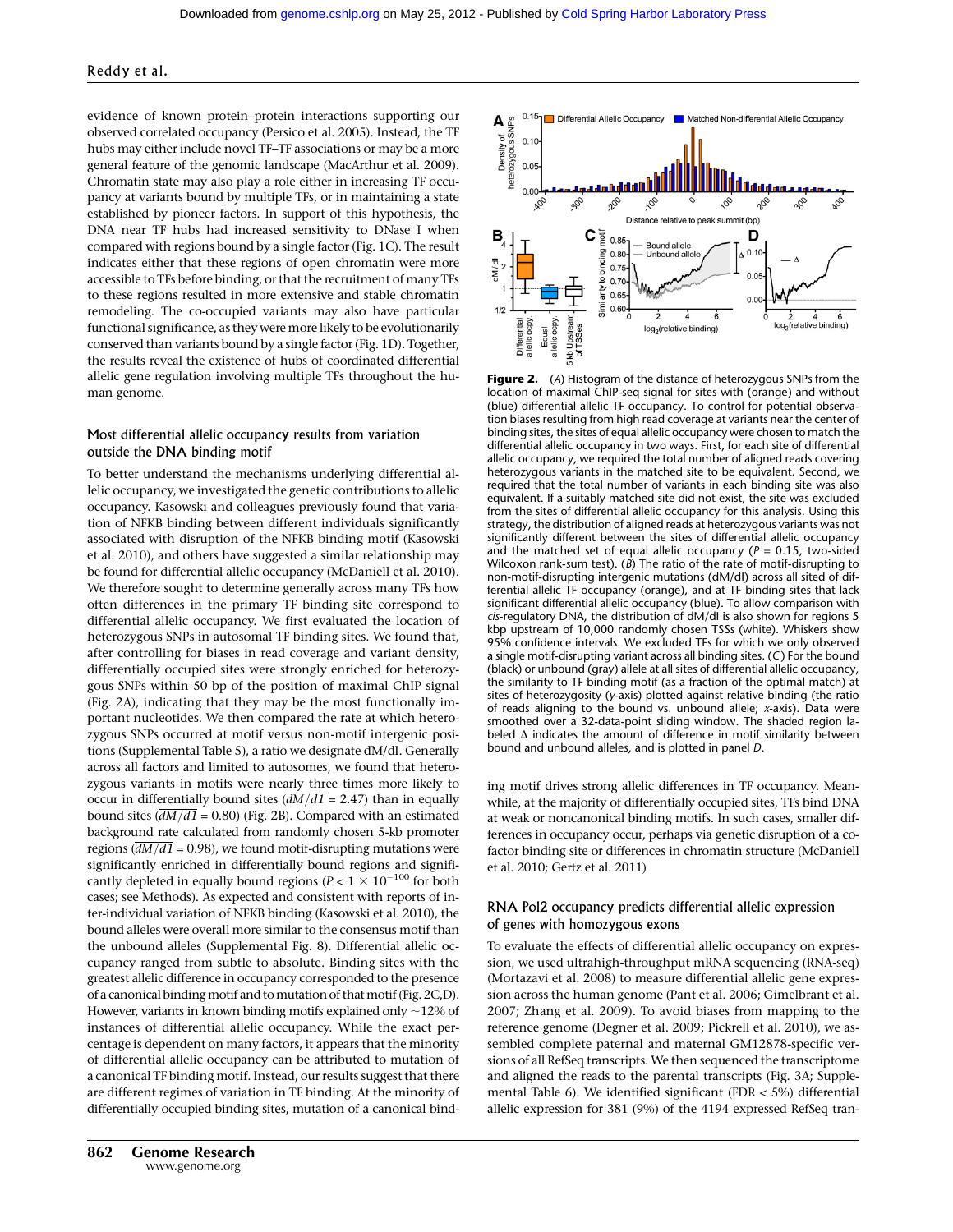scripts with heterozygous variants in exonic regions (Fig. 3B). The results were reproducible between biological replicates ( $r^2 = 0.88$ )  $P < 2 \times 10^{-27}$ ) (Supplemental Fig. 9), and validation with Sanger sequencing reproduced results from six of six tested genes (Supplemental Fig. 10; Gertz et al. 2011). Differences in allelic expression were often subtle: 166 (52%) of the 322 autosomal genes identified had less than a twofold difference in expression between alleles. Known imprinted genes (Morison et al. 2005; Pollard et al. 2008) and X-linked genes were the exception, nearly all of which had a greater than twofold allelic expression difference. Most X-chromosomal genes were transcribed from the maternal copy (Supplemental Figs. 11, 12), as expected, given the paternal X inactivation bias in GM12878 cells (McDaniell et al. 2010; Kucera et al. 2011).We also identified differential allelic expression of seven long noncoding RNAs (Supplemental Fig. 13). Monoallelic expression of XIST (Brown et al. 1991) and KCNQ1OT1 (Weksberg et al. 2003; Nagano and Fraser 2009) is necessary for silencing gene expression on the opposite alleles, and it remains to be seen if any of the additional five that we identified have a similar function (Mohammad et al. 2009; Malecova and Morris 2010).

Allelically imbalanced gene regulation likely results from regulatory sequences that are not in exons, and therefore both heterozygous and homozygous genes may have differential allelic expression. However, measurement of differential allelic expression



Figure 3. (A) Diagram of our method for using RNA-seq to measure differential allelic expression. First, poly(A)<sup>+</sup> RNA was isolated using magnetic beads conjugated to oligo(dT) nucleotides. After RNA fragmentation, dsDNA was synthesized and subjected to paired-end sequencing on an Illumina Genome Analyzer. Reads were then aligned to GM12878-specific maternal and paternal versions of all RefSeq transcripts. Differential allelic expression was called when significantly more reads aligned to a single allele than would be expected by random. (B) Distribution of the fraction of maternal expression for all heterozygous genes (black), autosomal genes with differential allelic expression (orange), and X-chromosomal genes with differential allelic expression (white). (C ) Prediction of differential allelic expression (y-axis) along the X chromosome (x-axis) using allelic occupancy of RNA Pol2. (Black lines) Significant differential allelic RNA Pol2 occupancy; (gray lines) nonsignificant binding. The shaded region on the left indicates the pseudoautosomal region that is not inactivated. All significant differential allelic occupancy predicted expression as expected. Genes that do not achieve statistical significance in the inactivated region of the X were a mix of genes that are known to escape inactivation as well as false negatives.

with RNA-seq is limited to genes with heterozygous exonic sequences, which represents only 39% of the transcripts in GM12878. Chromatin immunoprecipitation of RNA Pol2 isolates DNA from both exons and introns, enabling genome-wide prediction of differential allelic expression of genes with homozygous exons but heterozygous introns (Knight et al. 2003). Aggregating allelic RNA Pol2 ChIP-seq signals across gene bodies, we predicted differential allelic expression for 654 (6.3%) of the 10,353 genes with sufficient coverage of RNA Pol2 at heterozygous variants. The genes included 456 autosomal that lacked exonic heterozygous variants and could not be evaluated with RNA-seq. When we found significant differential allelic expression of X-linked genes, we predicted expression from the expected allele giving us perfect specificity (Fig. 3C). However, not all X-linked genes reached our significance threshold, some of which may escape inactivation. Comparing to a chromosome-wide study of genes subject to or escaping from X inactivation (Carrel and Willard 2005), we estimated that our analysis of RNA Pol2 occupancy achieves 66% sensitivity in predicting X inactivation or escape. Given the perfect specificity, relaxing our significance criteria combined with deeper sequencing may improve the sensitivity. However, for the purposes of this study, we were more concerned with ensuring a high true positive rate. As a further positive control, we measured differential allelic expression and RNA Pol2 occupancy in complementary clonal isolates of

> GM12878 with paternal or maternal X chromosomes inactivated. For both RNAseq and RNA Pol2 occupancy, we predicted that >80% of genes with differential allelic expression were transcribed from the expected X chromosome in these clonal cell populations (Supplemental Figs. 14–16). On the autosomes, however, we see strong concordance in allelic expression among clonal isolates as well as with the original cell population (Supplemental Fig. 17). Searching for evidence of random monoallelic expression that could explain the observed differential allelic expression (Gimelbrant et al. 2007), we found that 13.5% of genes with differential allelic expression in one clone were either bi-allelic or expressed from the homologous chromosome in a different clone (Supplemental Table 7). While only a limited number of clones were studied, the result suggests that the minority of differential allelic expression results from random monoallelic expression. Across the autosomes, allelic differences in RNA Pol2 across the gene body positively predicted allelic differences in expression for 135 (92%) of the 146 genes that were also detected in RNA-seq  $(P = 1 \times 10^{-27}$ , Fisher's exact test). That variation in differential allelic RNA Pol2 occupancy significantly but imperfectly explains variation in gene expression  $(r^2 =$ 0.48,  $P < 1 \times 10^{-16}$ ) (Supplemental Fig. 18) may result both from technical noise in genome-wide measurements of allelic RNA Pol2 occupancy as well as from biological sources such as differential rates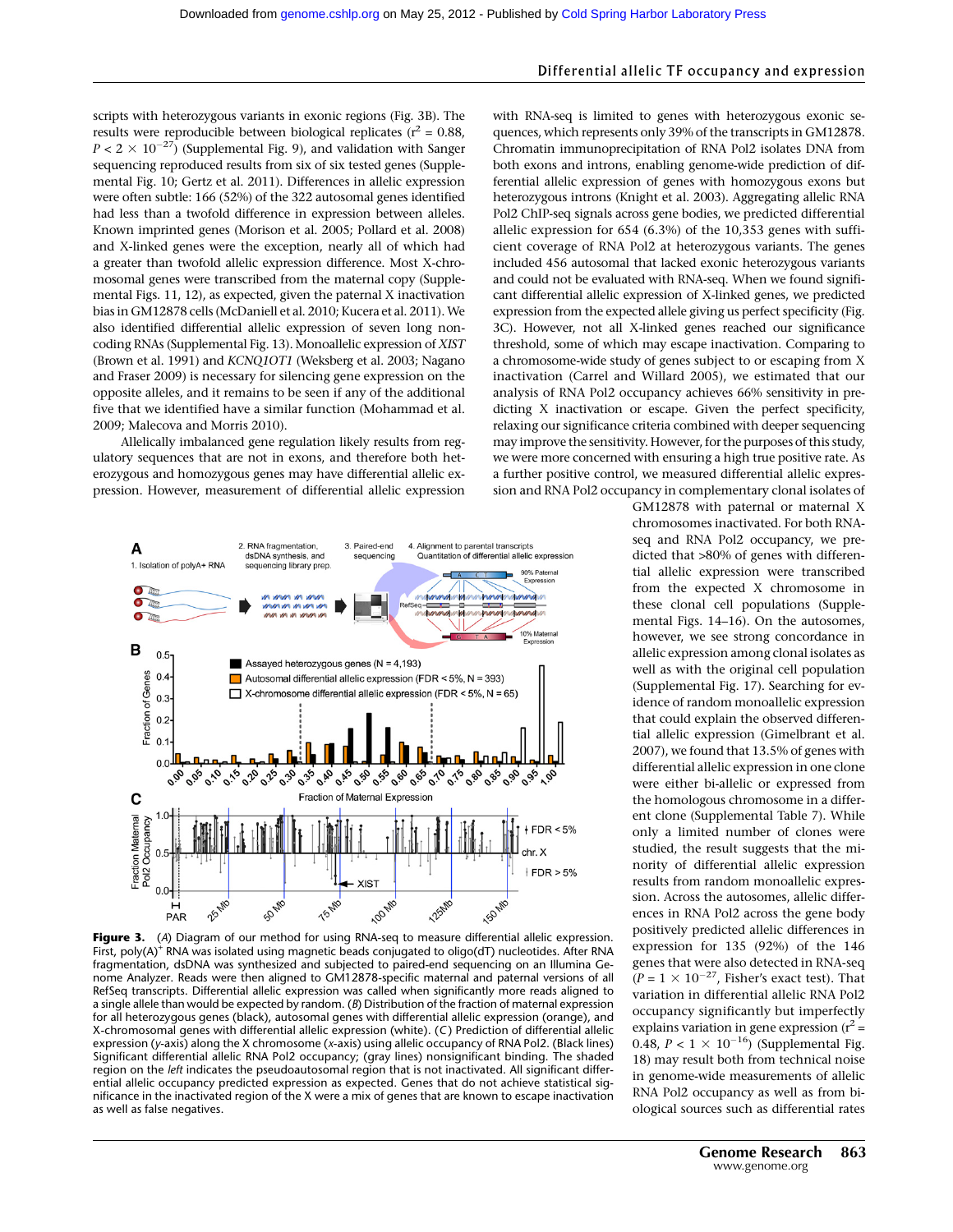of transcriptional initiation or elongation, or by allelic differences in RNA stability. Combining evidence of differential allelic expression from RNA-seq and from RNA Pol2 ChIP-seq, we thus identified 910 genes with differential allelic expression in GM12878. The list of all genes with differential allelic expression is provided in Supplemental Materials.

# Transcription factor occupancy is more directly inherited than gene expression

While differential allelic occupancy and expression are prevalent in an individual, understanding the extent to which these traits are inherited is critical to understanding how they contribute to heritable disease risk. To investigate, we measured genome-wide both the occupancy of five TFs (GABPA, POU2F2 a.k.a. OCT2, PAX5, SPI.1 a.k.a. PU.1, and YY1) and also gene expression in LCLs derived from both the mother and the father of the GM12878 donor. When a TF had differential allelic occupancy at a heterozygous autosomal variant in GM12878, and each parent was homozygous for one of the alleles, the allele with stronger binding in GM12878 had greater ChIP-seq signal in the corresponding parent in 81% of cases, significantly more often than previously reported for CTCF (McDaniell et al. 2010) ( $P = 1.5 \times 10^{-5}$ , binomial test). We also found that the extent of differential allelic occupancy in GM12878 strongly correlated with differential occupancy between the parental LCLs (Spearman's  $\rho = 0.75$ ) (Fig. 4A). On the contrary, differential allelic expression of autosomal genes was less directly heritable than differential allelic occupancy ( $\rho = 0.24$ ,  $P = 2.1 \times$ 10<sup>-6</sup>) (Fig. 4B), with the more highly expressed allele in GM12878 having greater expression in the corresponding parental cell line for 60% of genes ( $P = 3 \times 10^{-4}$ ; Fisher's exact test). The reduced heritability of expression likely reflects the integration of a complex mixture of regulatory contributions from both parents, acting both in cis and in trans, as well as epigenetic contributions. In comparison, individual TF binding sites appear to be more strongly determined by local sequence signals and less affected by the surrounding genomic milieu.

# Genes with differential allelic expression are expressed at lower levels in many human cell lines

To investigate the comparatively weak inheritance of gene expression, we first looked for evidence of mechanisms that compensate for allelic differences in the expression of autosomal genes. To do so, we used RNA Pol2 occupancy to identified genes with and without evidence of differential allelic expression, and used RNAseq to compare expression between the two sets of genes. To control for potential biases due to sample size and RNA Pol2 coverage, for each gene with differential allelic expression we selected a matched gene with a similar amount of RNA Pol2 coverage at heterozygous positions (see Supplemental Methods). If allelic imbalances in autosomal gene expression were compensated, we would expect an overall similar level of expression between the two sets of genes. Contrary to this hypothesis, we found that genes with differential allelic expression have substantially and significantly lower expression than genes expressed equally from both alleles (Fig. 4C). The result is independent of the read coverage threshold, as we have reproduced the result at the RNA Pol2 ChIP-seq coverage threshold ranging from  $25\times$  to  $120\times$  (Supplemental Table 8). To see if the increased allelic variability of lowly expressed genes was specific to GM12878 cells, we measured gene expression of eight additional cell lines and found that the same genes were significantly



Figure 4. (A) Inheritance of allelic TF occupancy. The log-ratio of occupancy of the indicated TFs in the maternally versus paternally derived LCLs (y-axis) is plotted against the allelic occupancy of the same factors in GM12878 (x-axis). For each site plotted ( $N = 85$ ), we required that both parents were homozygous for alternate alleles. Combining all points together, the overall correlation is  $\rho = 0.75$ , and for 88% of sites, the more bound allele in GM12878 was also more bound in the corresponding parent. (B) Similar to A, the log-ratio of expression from the parental LCLs plotted as a function of the allelic expression in GM12878. (C ) Genes with differential allelic expression have overall lower expression in GM12878. For each gene with expression >0.25 RPKM, the gene expression (y-axis) is shown as a function of differential allelic RNA Pol2 occupancy (x-axis). (Darker shading) Greater density of values; (magenta line) less smoothing over the data.

less expressed in those cell lines as well (Supplemental Fig. 19). Therefore, it appears that genes with differential allelic occupancy generally have lower expression, perhaps due to fundamental differences in the cis-regulatory landscape surrounding these genes. With the exception of immunoglobulin genes and the proto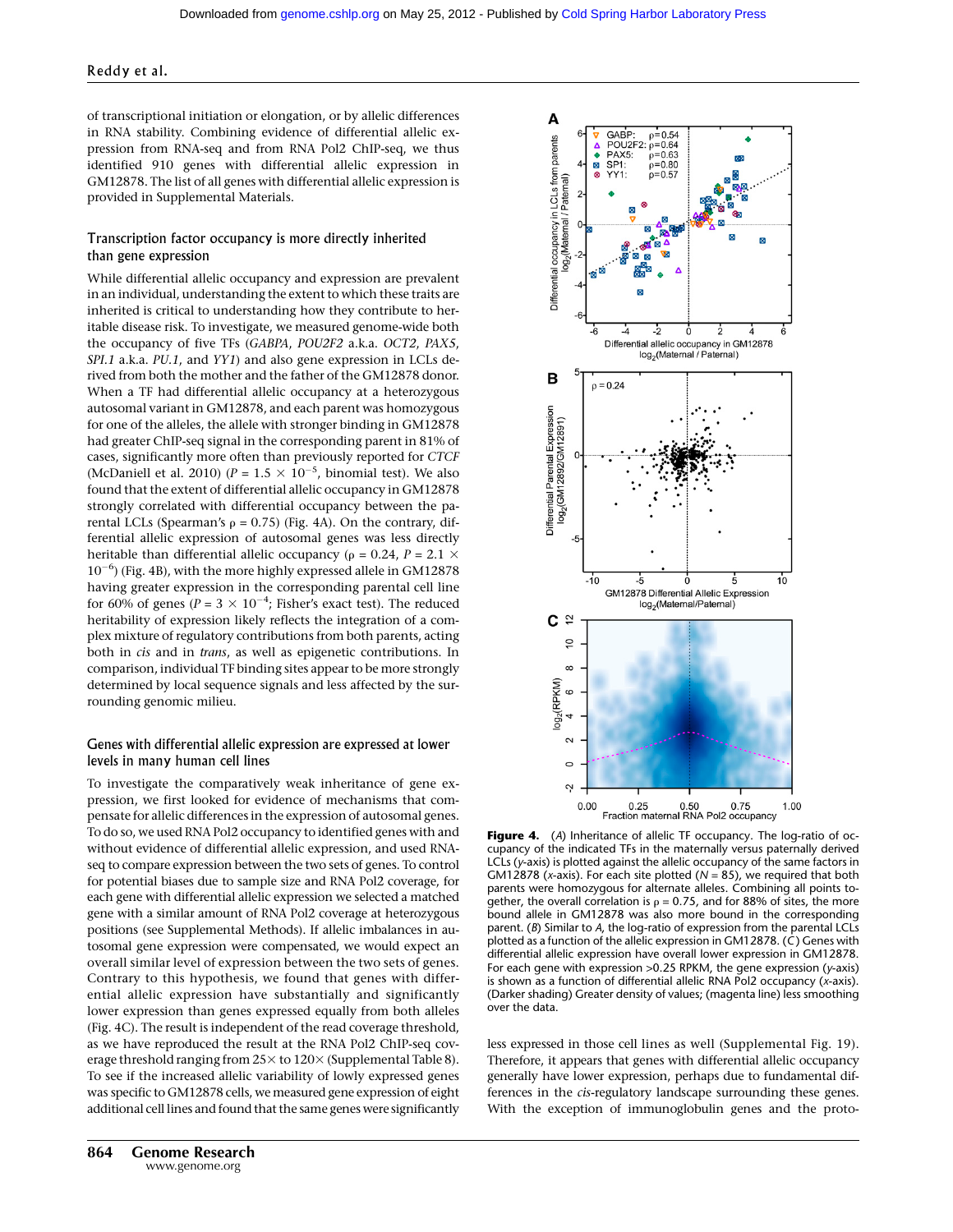cadherin-gamma cluster, both known to exhibit monoallelic expression patterns (Kaneko et al. 2006), we did not find evidence that genes with differential allelic expression were enriched for particular classes or functions of proteins.

# Transcription factor occupancy explains expression up to 100 kb from transcription start sites

One of the major advantages of studying differential allelic occupancy and expression is the potential to link intergenic variants implicated in diseases with functional changes in TF occupancy and gene expression. It is therefore important to know the extent to which allelic TF occupancy correlates with allelic gene expression, especially considering our finding that gene expression was weakly heritable. Overall, we found more TF and cofactor occupancy at variants associated with regulation of gene expression (Montgomery et al. 2010) than would be expected by random (see Supplemental Methods), strongly suggesting that the occupancy we measured does indeed impact gene expression. To investigate further, we evaluated the local cis-regulatory landscape of autosomal genes to determine if differential allelic TF occupancy occurred near genes with differential allelic expression. We found that differential allelic occupancy was significantly closer to genes

with differential allelic expression than without ( $P = 5.0 \times 10^{-15}$ , Wilcoxon test comparing the distance to the nearest TSS of a gene with differential vs. equal allelic expression) (Fig. 5A). In contrast, binding sites with equal allelic occupancy were on average no closer to genes with imbalanced or balanced allelic expression  $(P = 0.21)$ , two-sided Wilcoxon test) (Fig. 5B). The fact that differential allelic occupancy occurred closer to genes with differential allelic expression did not result from differences in the total number of observed binding sites, but instead from a greater fraction of the TF binding sites around genes with differential allelic expression having differential allelic occupancy. Specifically, 6.8% of sites within 100 kb of a TSS with differential allelic expression had differential allelic occupancy, compared to 3.9% of sites within 100 kb of a TSS without differential allelic expression ( $P < 1 \times 10^{-20}$ , Fisher's exact test). Finally, we did not observe a significant difference in the total number of binding sites in the same regions. The association between differential allelic occupancy and expression suggests we may be able to observe a functional relationship between the two.

Limited to autosomal cases in which we found allelic imbalance both in occupancy and in expression, the ability of allelic occupancy to explain allelic expression depended on the proximity of binding to the transcription start site (TSS). In the few cases where we observed allelic occupancy within 100 bp of the TSS, we found strong positive correlation between allelic occupancy and expression from the same allele ( $\rho$  = 0.91, N = 13). Meanwhile, allelic occupancy at intervals between 1 and 100 kb from the TSS weakly explained expression ( $\rho = 0.45$ ,  $N = 290$ ). More than 100 kb



Differential allelic TF occupancy and expression



Figure 5. (A) Cumulative distribution of the distance from the TSS ( $x$ -axis) to the nearest site of differential allelic occupancy for all autosomal genes with differential allelic (orange) or equal allelic (blue) expression. (Left) All genes with differential allelic expression, where the difference between the two distributions is highly significant. (Right) Genes with equal allelic expression, and there is no significant difference between the two distributions. (B) Spearman's correlation (y-axis) of allelic occupancy with allelic expression within the distance from autosomal TSSs indicated on the x-axis. For each point, we aggregated all allelic occupancy (both for sites with and without a significant allelic imbalance) at the indicated distance around all genes with significant differential allelic expression. Then, for every gene with at least a single site with a significant differential allelic occupancy, we calculate Spearman's correlation coefficient and plot. Detailed scatter plots are included in Supplemental Figure 20. (C ) Differential allelic occupancy of multiple factors at variants either directly or through perfect linkage disequilibrium ( $R^2 = 1$ ; red dash) with celiac disease. Nearby, RMI2 (also known as C16orf75) is predominantly expressed from the maternal allele, and the regulatory interaction is supported by expression quantitative trait loci (eQTL) mapping. (D) Similar to C, allelic occupancy of EBF1 at a variant associated (via linkage disequilibrium) with psoriasis corresponds with differential allelic expression of COG6. Again, the regulatory interaction is supported by eQTL analysis.

from the TSS, differential allelic occupancy did not significantly explain expression ( $\rho = 0.06$ ,  $N = 760$ ) (Fig. 5B). The results show that differential allelic occupancy does indeed correspond to differential allelic expression, and may therefore give functional hypotheses to intergenic disease-associated variants. Notably, while the analysis included binding from all TFs and did not attempt to distinguish activating from repressive binding sites or factors, we observed an overall positive correlation. The result suggests either that the TFs chosen in the study are more commonly activating than repressing, or alternatively that activating sites are more amenable to detection by ChIP-seq.

# Allelic variation in TF occupancy in GM12878 provides insights into autoimmune disease

The majority of genomic variants associated with disease using genome-wide association studies (GWAS) are intergenic and have unclear regulatory consequences. TF binding sites may give functional insights into the variants identified. Using our observations of TF binding and differential allelic occupancy, we investigated a compilation of disease-associated variants (Hindorff et al. 2009) for potential overlaps that suggest function. Overlap with differential allelic occupancy is particularly interesting because the variant may also explain the difference in TF occupancy between the two alleles. We found 155 unique autosomal variants that were either directly associated with disease, or that were in perfect linkage disequilibrium  $(R^2 = 1)$  with a disease-associated variant, that also oc-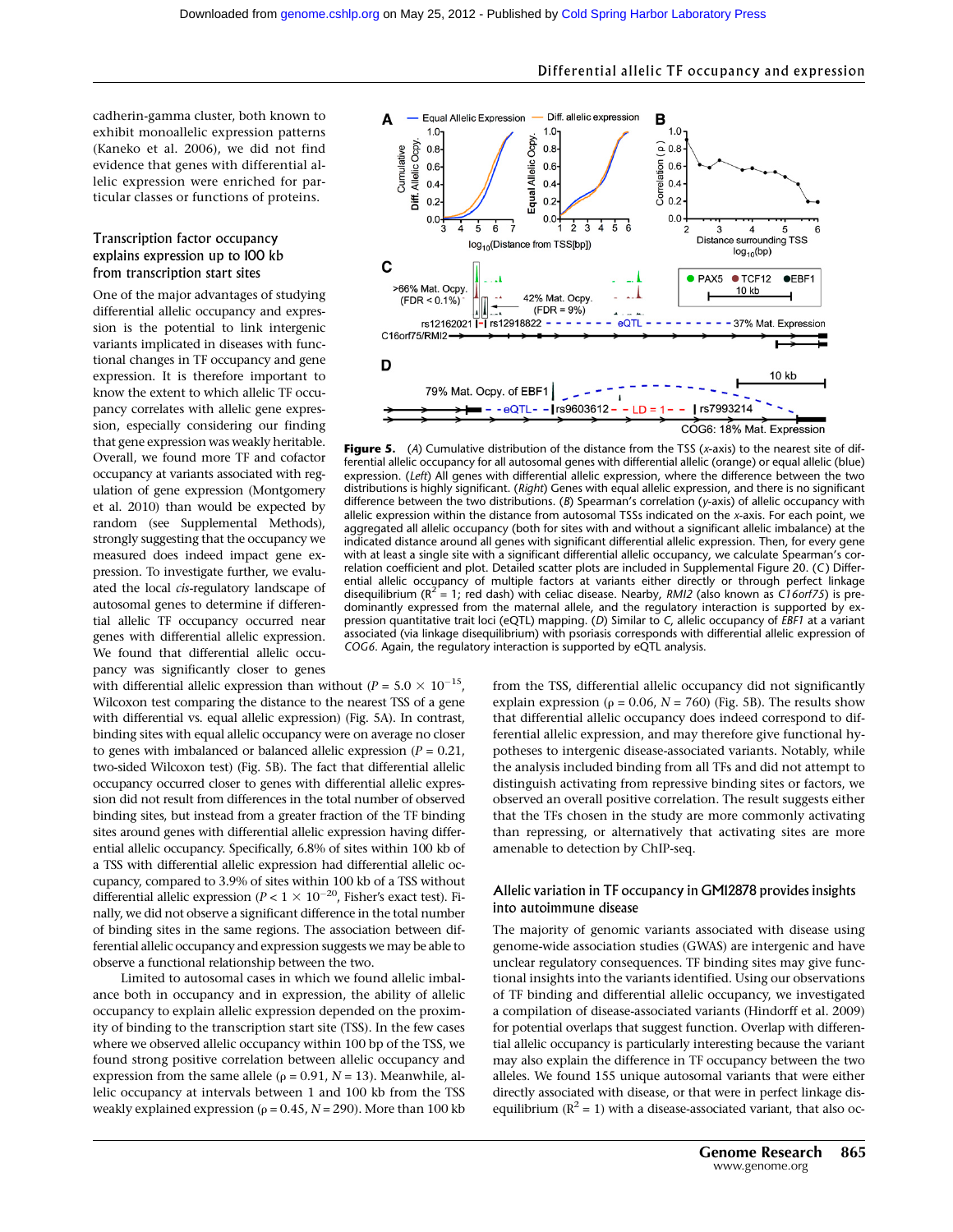curred in a heterozygous TF binding site. The overlap was unlikely to occur by random when compared to a set of variants matched on distance relative to a TSS and on minor allele frequency (Supplemental Table 9). Of those variants, we found 21 instances of diseaseassociated variants that occurred in a site of differential allelic occupancy. More than 75% of the disease-associated variants are associated with autoimmune diseases, including variants associated with multiple sclerosis, celiac disease, Type 1 diabetes, systemic lupus erythematosus, and psoriasis (Supplemental Table 10). The result is especially compelling considering that the functional differences are identified in a cell type relevant for immune modulation (B-cells), and is in agreement with recent findings of a study evaluating genome-wide chromatin states in the same cells (Ernst et al. 2011). As an example, we found a cluster of TFs including EBF1 and PAX5—two key factors in B-cell development—binding with a more than twofold preference to the maternal (protective) allele at variants in complete linkage disequilibrium with the celiac disease-associated variant rs12928822 (Dubois et al. 2010). The variants are found near isoforms of RMI2, a gene important for genomic stability. In our study, RMI2 also shows differential allelic expression, but from the opposite homolog. Furthermore, evidence from expression quantitative trait loci (eQTL) mapping (Dubois et al. 2010) substantiates the presence of a regulatory interaction between the variant and the RMI2 (Fig. 5C). In another example, we found differential allelic occupancy of EBF1 at the psoriasis-associated variant rs9603612 and expression of the nearby gene COG6, a gene involved in the structure of the Golgi apparatus, again from the opposite homolog (Fig. 5D; Liu et al. 2008). Again, eQTL linkage between the variant and COG6 supports the presence of a regulatory interaction (Zeller et al. 2010).

# **Discussion**

Understanding the impact of genetic variation on gene regulation remains a major challenge in deciphering the human transcriptional regulatory code. To uncover functional noncoding variants we used ultra-high throughput sequencing to measure genomewide gene expression and occupancy of RNA Pol2, of the transcriptional co-activator EP300, and of 24 sequence-specific TFs in the female LCL GM12878. By aligning sequence reads to versions of the reference human genome modified to include homozygous and heterozygous variants identified by the 1000 Genomes Project (The 1000 Genomes Project Consortium 2010), we measured allelic differences both in gene expression and in TF occupancy. In doing so, we have produced an extensive and detailed map of transcripts that show allelic bias in expression and alleles that impact TF binding.

Comparing genomic occupancy between multiple TFs, we found that hubs of TF occupancy occur frequently in the human genome:  $~15\%$  of the TF binding sites in our study overlapping a binding site for another factor. An abundance of TF-binding hubs have also been found in fly (MacArthur et al. 2009) and may be a common feature of the cis-regulatory landscape in complex genomes. The hubs often exhibited a coordinated reaction to functional variants. In such cases, the co-occupying factors bound similarly to the same allele, suggesting a cooperative behavior at such sites. The overabundance of allelically imbalanced hubs also suggests that TF hubs are particularly sensitive to genetic variation, and that genetic polymorphism can destabilize occupancy across the entire hub as opposed to that of a single factor. We also found that the DNA in the most populated hubs had greater evolutionary conservation, suggesting they may play an important role as enhancers of distal gene regulation.

To link allelic TF occupancy to gene expression outcomes, we also characterized differential allelic gene expression across the genome. We used a combination of techniques to measure allelic gene expression. While RNA sequencing gives a direct measurement of allelic gene expression, we found that the majority of proteincoding genes have no heterozygous variants in their exons. Leveraging the ability of ChIP-seq to detect elongating RNA Pol2 at heterozygous variants in introns and to serve as a proxy for gene expression, we developed a complementary approach to measure genome-wide allelic expression of exonically homozygous genes. Our findings suggest that differential allelic expression is as common in genes with genetically identical transcripts as in genes with genetically different transcripts, and that the majority of differential allelic expression is therefore not detectable by comparing mRNA abundance. Comprehensively characterizing such cases of cryptic differential allelic expression may be important in better understanding haploinsufficiency-based disease by revealing many more instances of monoallelic gene expression than are currently known.

Looking across all genes with differential allelic expression, we found that such genes are more likely to be lowly expressed, even in unrelated cell lines. The finding may indicate a closer link between gene expression and evolutionary conservation than has previously been shown. The protein-coding sequences of highly expressed genes are in general more conserved than that of lowly expressed genes (Pal et al. 2001; Subramanian and Kumar 2004; Wall et al. 2005), and our findings suggest that the transcriptional regulation of highly expressed genes is also more conserved. Similarly, it has also been shown that genes with expression limited to specific tissues have less constrained protein coding sequence (Duret and Mouchiroud 2000), and we found evidence that genes with differential allelic expression are expressed in fewer tissues (Supplemental Fig. 21). It may be that the evolutionary pressures or other mechanisms of constraint introduced by increased and organism-wide expression act more broadly than protein coding sequence and also limit allelic variation in the regulation of the same genes.

With a more complete characterization of differential allelic expression, we were able to link allelic TF occupancy to these genes, showing that differential allelic occupancy is more prevalent near differential allelic expression. Ultimately, we found allelic occupancy within 100 bp of the TSS to be highly predictive of expression. However, while we detected significant associations between occupancy and expression up to 100 kb away from a TSS, the associations were comparatively very weak. The finding highlights the ongoing challenge of understanding the extent to which distal cis-regulatory elements contribute to expression, and may underlie the weak penetrance that genetic variation at many intergenic variants has in genome-wide association studies. It is also important to note that, while many factors are known to act both as an activator and a repressor, we did not observe any systematic inverse relationships between allelic TF occupancy and expression. The result may be explained by studies in inducible systems that have found the repressive activity of TFs to be predominantly associated with occupancy distal to the TSS (e.g., Cheng et al. 2009; Reddy et al. 2009).

Targeted exon sequencing is becoming a common tool for identifying rare coding variants that may be associated with disease. From genome wide association studies it is clear that many regulatory variants are also associated with disease, but due to their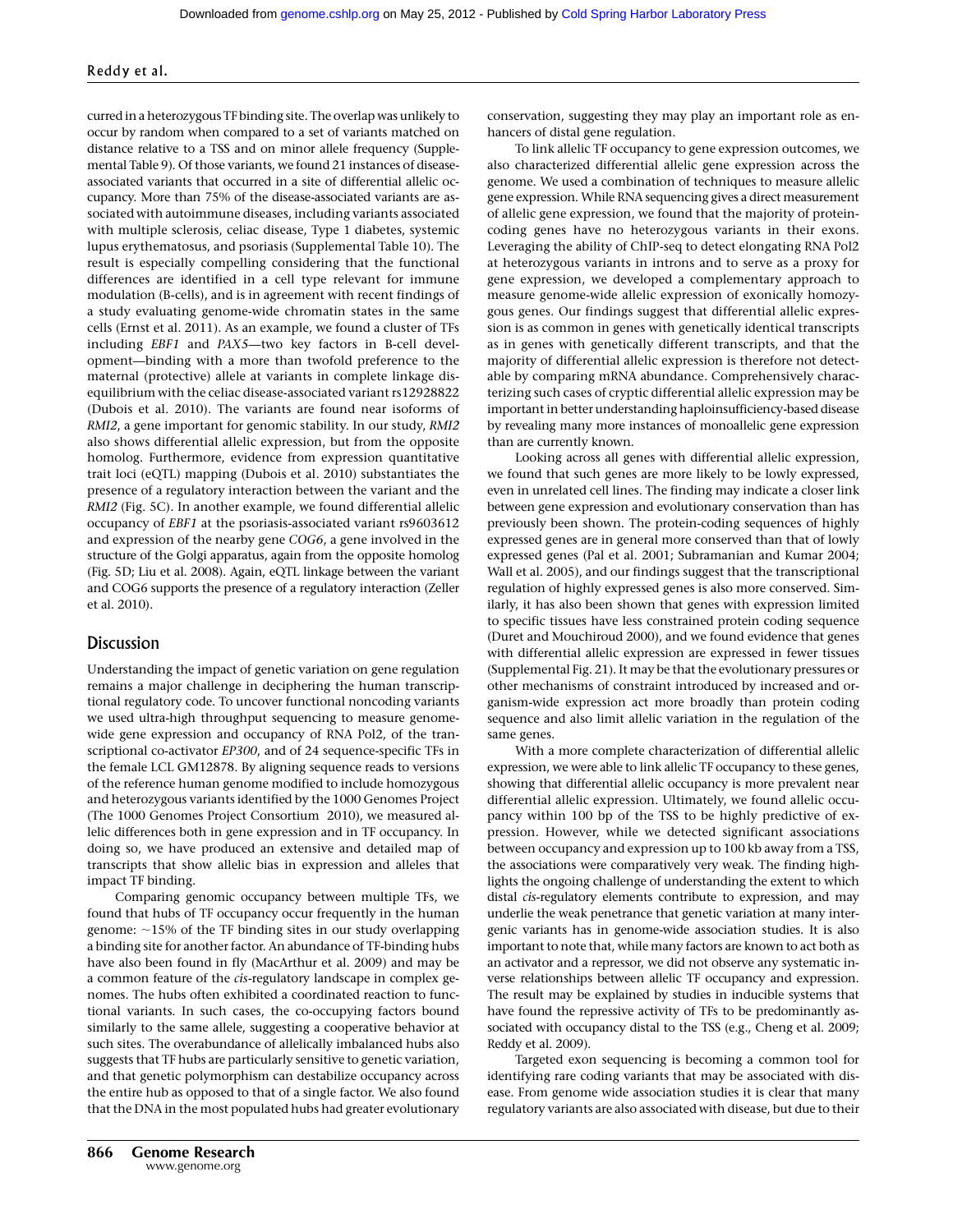predominantly intronic or intergenic location (Hindorff et al. 2009) as well as the complex nature of cis-regulation, such variants are more difficult to functionally interpret. The compendium of functional noncoding variants we have identified provide a resource for identifying noncoding polymorphisms that are likely to have an effect on genomic function, suggesting a compromise between GWAS and exon sequencing. By using a capture approach that includes functional intergenic regions in addition to exons, targeted sequencing can explore a greater fraction of the potentially functional genome while limiting the number of hypotheses being tested. By expanding exon sequencing to include targeted regulatory regions, itmay therefore be possible to identify rare intergenic variants that are significantly associated with disease. Meanwhile, the prior knowledge of particular TFs bound in each region provides a mechanistic hypothesis to investigate in more detail, overcoming another of the major challenges in existing association studies (Freedman et al. 2011). That many of the functional variants identified in this study overlap with previously identified disease associated SNPs provides hope that augmenting disease studies with targeted sequencing of functional regulatory variation will ultimately be a successful strategy.

# Methods

# Cell growth

Biological replicates of GM12878, GM12891, and GM12892 cells were grown in RPMI 1640 media with 2 mM L-glutamine, 15% fetal bovine serum, and 1% penicillin-streptomycin at 37°C under 5% carbon dioxide.

# ChIP-seq

We performed ChIP experiments and prepared the immunoprecipitated DNA for sequencing on an Illumina Genome Analyzer as described (Johnson et al. 2007). We selected factors to include both ubiquitous TFs and cofactors (e.g., SP1 and EP300), and factors specific to the development of B-cells (e.g., POU2F2, SPI1, PBX3, BCL3, and EBF1). Antibodies used are listed in Supplemental Table 1. For each factor, we produced  $\geq$ 12 million 36 nucleotide reads per biological replicate. We aligned reads to the GM12878-specific reference genome using Bowtie (Langmead et al. 2009) with options "-n 2 -l 36 -k 1-best", and removed alignments mismatching at any heterozygous SNP. To avoid potential biases resulting from amplification artifacts, we collapse all sequences identified multiple times to a single instance. To define binding regions, we used QuEST (Valouev et al. 2008) with ''stringent peak calling parameters''. For each binding region, we estimated the fraction of maternal (paternal) occupancy as the fraction of mini-contig alignments that mapped to the maternal (paternal) chromosome.

For RNA Pol2, we produced 64 million additional paired-end 100-bp reads by using a similar protocol and the Illumina HiSeq 2000 sequencer. We aligned each end independently against the GM12878-specific reference genome using Bowtie (Langmead et al. 2009) with options ''–best–strata -n 2 -m 10 -k 1'', and excluded alignments that mismatched at any heterozygous SNP.We predicted the fraction of maternal expression as the fraction of mini-contig alignments across each RefSeq gene that mapped to the maternal allele. To ensure stringency, we only considered genes with reads aligning to at least three heterozygous SNPs.

#### RNA-seq

Paired-end RNA-seq experiments were performed in biological replicate as described previously (Trapnell et al. 2010). Replicate one and two were sequenced to a depth of 44 and 25 million paired-end 75-bp reads, respectively. We aligned reads to the reference transcriptome using Bowtie (Langmead et al. 2009) with parameters ''-a–best–strata'' and default paired-end settings. The parameters were chosen to allow alignment to multiple isoforms. We then removed any alignments that resulted in mismatches at heterozygous SNPs. Finally, we aligned RNA-seq reads to the reference transcriptome, and estimated the fraction of expression from the maternal (paternal) chromosome as the fraction of reads mapping to a heterozygous SNP that contain the maternal (paternal) allele.

#### Sequence alignment and determination of differential allelic occupancy and expression

To measure differential allelic occupancy, we constructed a GM12878 specific reference genome that allowed concurrent alignment to both the maternal and paternal genome as suggested by Degner et al. (2009). Maternal and paternal genome sequences were determined using variants in the March 2010 data release by the 1000 Genomes Project (The 1000 Genomes Project Consortium 2010). To construct the maternal and paternal genomes, we first altered homozygous SNPs in the hg18 reference genome to match the GM12878 genotype. Then, for each heterozygous SNP with discernable parent-of-origin, we replaced the SNP and the flanking 35 bp (for a 36-bp read length) with a paternal and a maternal version of the sequence. We then combined overlapping sequences such that any read aligning to a parental sequence will overlap a heterozygous SNP and vice versa. For RNA Pol2, we used RefSeq genes instead of peak calls, and only considered genes with reads aligning to at least three heterozygous SNPs.

To measure differential allelic expression, we aligned RNAseq reads to a GM12878-specific reference transcriptome that included both maternal and paternal versions of all transcripts with a heterozygous variant in an exon. To do so, we first assembled sequences for all RefSeq transcripts from the hg18 reference human genome. We then corrected all homozygous SNPs to match the sequence of GM12878. Then, we created a paternal and maternal version of each transcript with a heterozygous exon by changing heterozygous nucleotides to match the parental chromosome, if known.

We performed a number of additional filtering steps to remove false positives. First, to remove artifacts due to incorrect genome sequence and copy number variation, we removed from analysis variants with a substantial allelic bias in sequencing of input control DNA (i.e., DNA from chromatin that was cross-linked and sonicated, but not immunoprecipitated). We also removed variant calls that were discordant with sequencing of the GM12878 genome as performed by Complete Genomics (Drmanac et al. 2010). Next, we filtered reads that aligned to positions in the genome for which either the maternal or paternal sequence were not unique and could have therefore arisen from a different location, as sequences aligning to such positions are inherently biased to a single allele (Degner et al. 2009). To do so, we simulated every possible 36-bp read that would overlap a heterozygous variant. We then aligned all such reads to the maternal and paternal genomes, and noted every genomic position that did not have a unique 36-bp alignment for either the maternal or paternal version (i.e., reads for which the maternal or paternal variant could also align elsewhere in the genome, or could originate from elsewhere in the genome). The additional screening step reduced the number of sites of differential allelic occupancy by 1.5%. Lastly, we removed 10 (<0.05% of total) SNPs that overlapped regions of aneuploidy as measured by microarray experiments (Supplemental Table 11).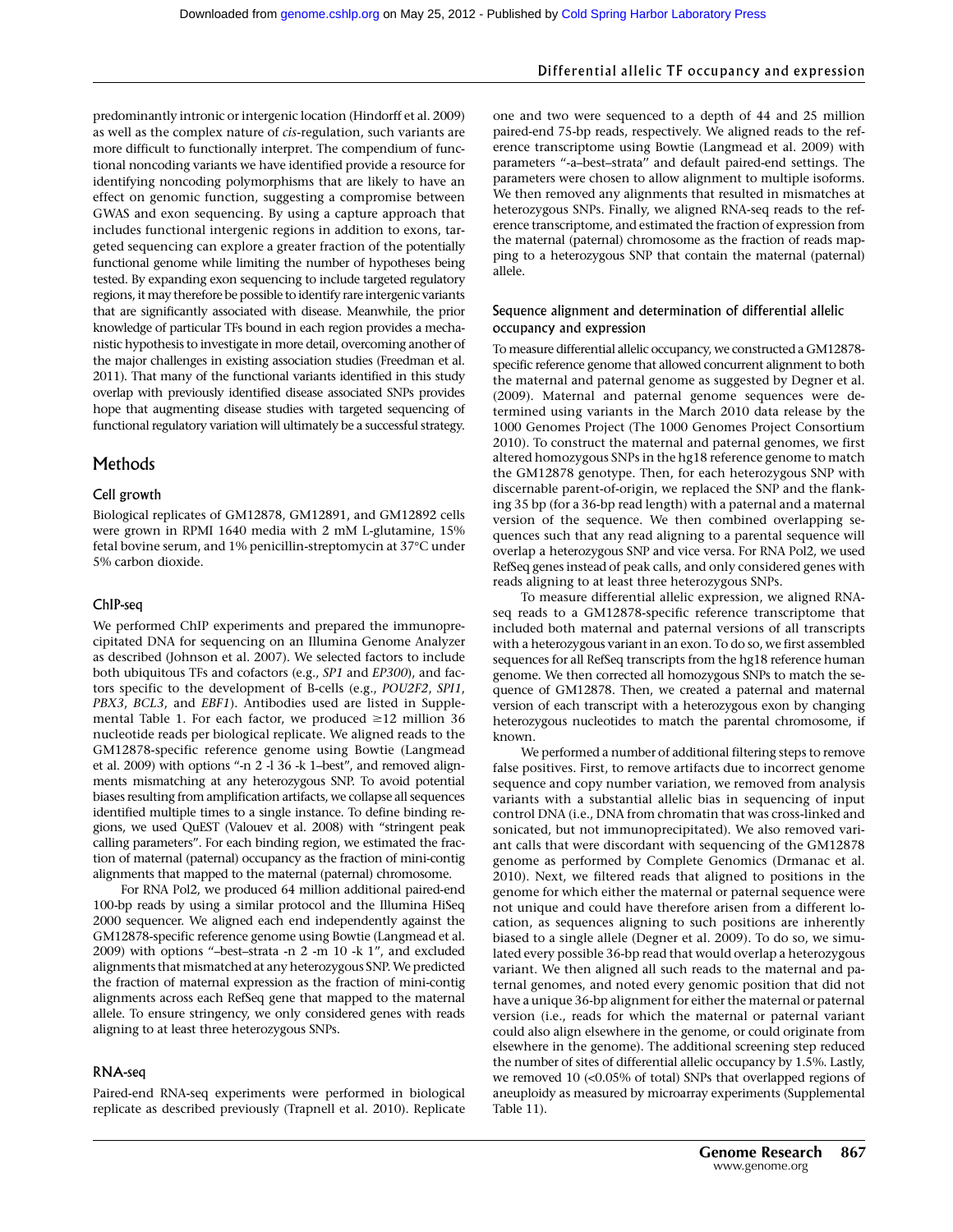To determine statistical significance of differential allelic expression or occupancy, we used a binomial test against the null hypothesis that an equal number of reads maps to each chromosome. For all statistical testing, we require a  $7\times$  coverage threshold because it is the minimum number of reads required to achieve significance with a binomial test. We corrected for multiple hypotheses using the method of Benjamini and Hochberg (Benjamini and Hochberg 1995) implemented in the R statistical package.

# Identification of differential allelic occupancy at disease-associated variants

Disease-associated variants were obtained from the National Human Genome Research Institute's Catalog of Published Genome-Wide Association Studies on April 19, 2011. We then expanded the list to include all variants known to be in perfect linkage disequilibrium  $(R^2 = 1)$  in individuals of central European ancestry according to the HapMap project. Comparing the list with resequencing of the GM12878 genome, we identified all disease-associated variants that are heterozygous in GM12878. Finally, we identified all such variants that also had significant differential allelic occupancy by one or more TFs at the same SNP.

To determine if the overlap with TF occupancy was greater than expected by random, we used a permutation approach. To do so, we randomly assigned disease association among the phased (i.e., where the inheritance of each allele is unambiguous) heterozygous variants in GM12878, controlling for observation biases in GWAS studies in three ways: (i) maintaining a matched distribution of minor allele frequencies (with 5% absolute value difference), (ii) maintaining a matched distance to the TSS of the nearest RefSeq gene (with 1 kb), and (iii) maintaining both similar minor allele frequency (within 10% absolute value difference) and similar distance to the nearest RefSeq TSSs (within 2 kb). For the third group, we used relaxed stringency in order to assure that we could find enough matched sets. For (i) and (ii), we performed 1000 random sets and for (iii) we used 150 random sets. We then count the number of unique variants that overlap TF binding from our study, and describe the resulting distribution in Supplemental Table 9.

# Data access

All ChIP-seq and RNA-seq data are publicly available from the ENCODE repository on the UCSC Genome Browser. Details of accession numbers can be found in Supplemental Tables 12 and 13. In addition, processed data specific to our study including allele-specific alignments, aggregation over variants, binding site calls, and aggregation of allelic alignments over those called binding sites are available online at [http://hudsonalpha.org/sites/default/files/DataSets/](http://hudsonalpha.org/sites/default/files/DataSets/Myerslab/Differential_allelic_occupancy_and_expression) [Myerslab/Differential\\_allelic\\_occupancy\\_and\\_expression](http://hudsonalpha.org/sites/default/files/DataSets/Myerslab/Differential_allelic_occupancy_and_expression).

# Acknowledgments

We thank Chris Gunter, Greg Cooper, and the members of the Myers lab for contributions and suggestions. This work was funded by NHGRI ENCODE Grant 5U54HG004576 to R.M.M. and B.W. Support for T.E.R. was from NIH/NIAMS fellowship 5T32AR007450.

Authors' contributions: T.E.R., J.G., K.E.V., H.F.W., and R.M.M. conceived and designed the study, T.E.R. performed and interpreted the analysis, and wrote the manuscript. J.G. carried out the cloning-based validation of the RNA-seq experiments. F.P. and K.M.N. carried out the ChIP-seq experiments and RNA-seq experiments for the clonal isolates of GM12878. L.S. and G.E.C. performed and contributed to the interpretation of the DNase I hypersensitivity experiments. K.S.K. and H.F.W. designed and created the clonal GM12878 isolates, including determining the X inactivation state. G.K.M., A.M., B.A.W., and B.W. designed and performed the RNA-seq experiments. All authors contributed to the editing of the manuscript.

# References

- The 1000 Genomes Project Consortium. 2010. A map of human genome variation from population-scale sequencing. Nature 467: 1061-1073.
- Benjamini Y, Hochberg Y. 1995. Controlling the false discovery rate: a practical and powerful approach to multiple testing. J R Stat Soc Ser B Methodol 57: 289–300.
- Brown CJ, Ballabio A, Rupert JL, Lafreniere RG, Grompe M, Tonlorenzi R, Willard HF. 1991. A gene from the region of the human X inactivation centre is expressed exclusively from the inactive X chromosome. Nature 349: 38–44.
- Carrel L, Willard HF. 2005. X-inactivation profile reveals extensive variability in X-linked gene expression in females. Nature 434: 400-404.
- Cheng Y, Wu W, Kumar SA, Yu D, Deng W, Tripic T, King DC, Chen KB, Zhang Y, Drautz D, et al. 2009. Erythroid GATA1 function revealed by genome-wide analysis of transcription factor occupancy, histone modifications, and mRNA expression. Genome Res 19: 2172–2184.
- Degner JF, Marioni JC, Pai AA, Pickrell JK, Nkadori E, Gilad Y, Pritchard JK. 2009. Effect of read-mapping biases on detecting allele-specific expression from RNA-sequencing data. Bioinformatics 25: 3207-3212.
- Drmanac R, Sparks AB, Callow MJ, Halpern AL, Burns NL, Kermani BG, Carnevali P, Nazarenko I, Nilsen GB, Yeung G, et al. 2010. Human genome sequencing using unchained base reads on self-assembling DNA nanoarrays. Science 327: 78–81.
- Dubois PC, Trynka G, Franke L, Hunt KA, Romanos J, Curtotti A, Zhernakova A, Heap GA, Adany R, Aromaa A, et al. 2010. Multiple common variants for celiac disease influencing immune gene expression. Nat Genet 42: 295–302.
- Duret L, Mouchiroud D. 2000. Determinants of substitution rates in mammalian genes: expression pattern affects selection intensity but not mutation rate. Mol Biol Evol 17: 68-74.
- Ernst J, Kheradpour P, Mikkelsen TS, Shoresh N, Ward LD, Epstein CB, Zhang X, Wang L, Issner R, Coyne M, et al. 2011. Mapping and analysis of chromatin state dynamics in nine human cell types. Nature 473: 43– 49.
- Freedman ML, Monteiro AN, Gayther SA, Coetzee GA, Risch A, Plass C, Casey G, De Biasi M, Carlson C, Duggan D, et al. 2011. Principles for the post-GWAS functional characterization of cancer risk loci. Nat Genet 43: 513–518.
- Gertz J, Varley KE, Reddy TE, Bowling KM, Pauli F, Parker SL, Kucera KS, Willard HF, Myers RM. 2011. Analysis of DNA methylation in a threegeneration family reveals widespread genetic influence on epigenetic regulation. PLoS Genet 7: e1002228. doi: 10.1371/ journal.pgen.1002228.
- Gimelbrant A, Hutchinson JN, Thompson BR, Chess A. 2007. Widespread monoallelic expression on human autosomes. Science 318: 1136–1140.
- Hindorff LA, Sethupathy P, Junkins HA, Ramos EM, Mehta JP, Collins FS, Manolio TA. 2009. Potential etiologic and functional implications of genome-wide association loci for human diseases and traits. Proc Natl Acad Sci 106: 9362-9367.
- Johnson DS, Mortazavi A, Myers RM, Wold B. 2007. Genome-wide mapping of in vivo protein-DNA interactions. Science 316: 1497–1502.
- Kaneko R, Kato H, Kawamura Y, Esumi S, Hirayama T, Hirabayashi T, Yagi T. 2006. Allelic gene regulation of  $Pcdh$ - $\alpha$  and  $Pcdh$ - $\gamma$  clusters involving both monoallelic and biallelic expression in single Purkinje cells. J Biol Chem 281: 30551-30560
- Kasowski M, Grubert F, Heffelfinger C, Hariharan M, Asabere A, Waszak SM, Habegger L, Rozowsky J, Shi M, Urban AE, et al. 2010. Variation in transcription factor binding among humans. Science 328: 232-235.
- Knight JC, Keating BJ, Rockett KA, Kwiatkowski DP. 2003. In vivo characterization of regulatory polymorphisms by allele-specific
- quantification of RNA polymerase loading. Nat Genet 33: 469–475. Kucera KS, Reddy TE, Pauli F, Gertz J, Logan JE, Myers RM, Willard HF. 2011. Allele-specific distribution of RNA polymerase II on female X chromosomes. Hum Mol Genet 20: 3964-3973.
- Langmead B, Trapnell C, Pop M, Salzberg SL. 2009. Ultrafast and memoryefficient alignment of short DNA sequences to the human genome. Genome Biol 10: R25. doi: 10.1186/gb-2009-10-3-r25.
- Liu Y, Helms C, Liao W, Zaba LC, Duan S, Gardner J, Wise C, Miner A, Malloy MJ, Pullinger CR, et al. 2008. A genome-wide association study of psoriasis and psoriatic arthritis identifies new disease loci. PLoS Genet 4: e1000041. doi: 10.1371/journal.pgen.1000041.